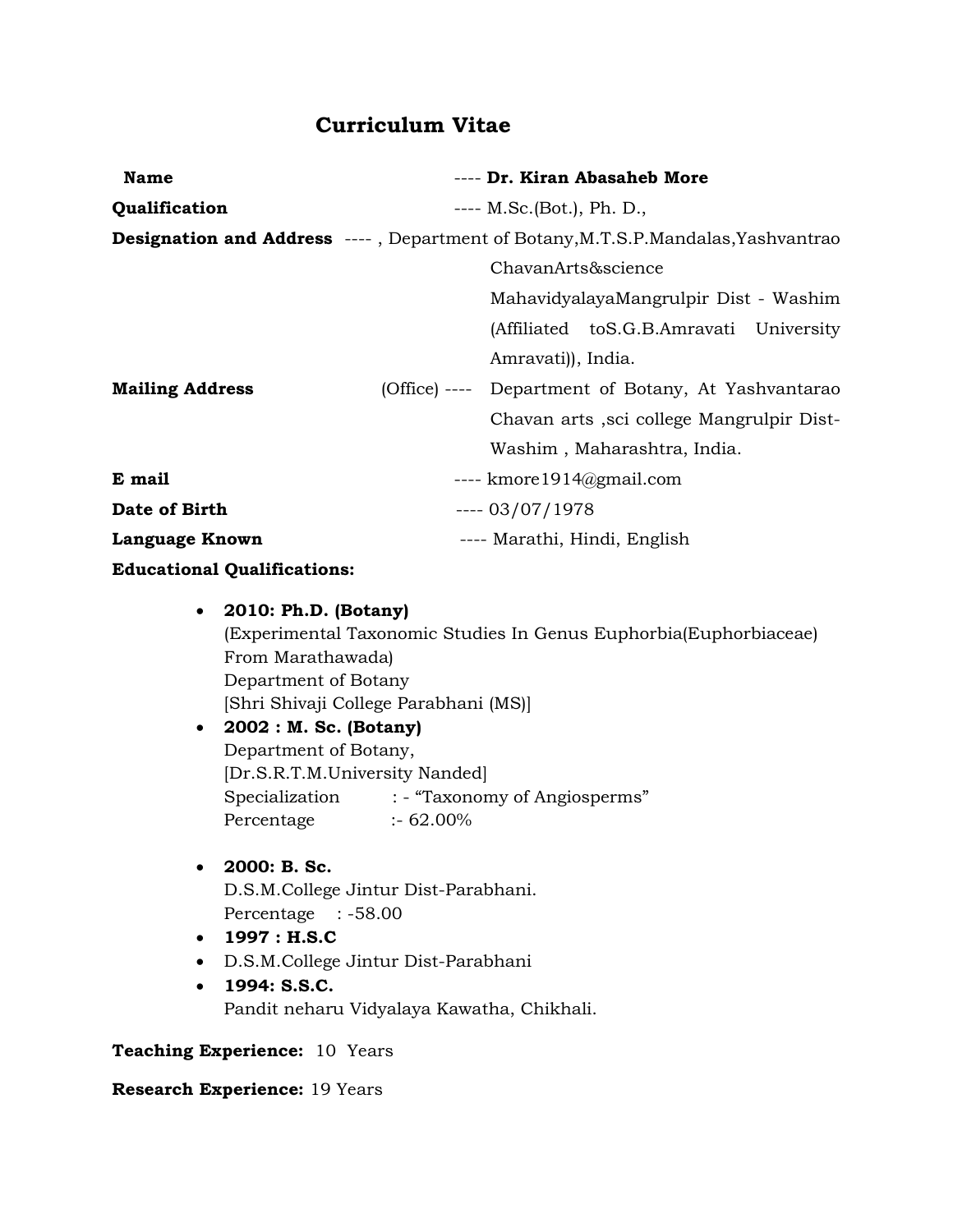Field of Interest and research: Taxonomy of Angiosperms, Biotechnology

Environmental science, Biochemistry

#### Research Papers presented in National Conferences/Seminars

- 1) K.A.More (2011) Experimental taxonomic studies in Genus *Euphorbia tirucalli* L. from Marathawada. National conference on innovative in Bio Science ,R.A College Washim Oct 14-15 ,2011
- 2) **K.A More**(2011) Experimental taxonomic studies  $\&$  standardization in Genus *Euphorbia cyathophora* L. from Marathawada .National Seminar on status of Biodiversity in India.at R.D.I.K&K.D Badanera December 10-11 2011
- 3) K.A.More (2011) Experimental taxonomic studies in Genus *Euphorbia laciniata*L. from Marathawada. National conference on A Revive on Indian Biodiversity & its Conservation. Shri Shivaji College Parabhani, December 16- 17 2011.
- 4) K.A.More (2012)Pharmacognostic investigation & standardization in *Euphorbia indica* Lamk National conference on Recent trends in Bioscience at G.S Science. College Khamagaon july 27-28 2012.
- 5) K.A.More (2013) Leaf epidermal studies respect to taxonomic standerdization of species of Euphorbia in Maharashtra state of India., National conference on "Life science major challeges "B.Raghunath College Parabhani. ISBN -978-81-925649-4-4.
- 6) K.A.More (2013) Leaf epidermal studies of three species of Euphorbia in Maharashtra India, national conference on Enviromental impact & Organism response. at R.G Rathod arts & Sci College Murtizapur.
- 7) K.A.More (2013) Leaf epidermal studies in respect to taxonomic standerdization of species of euphorbia, National conference on Emerging trends in Life sciences, B. Raghunath .S Science.College Parbhani.
- 8) **K.A.More** (2014) Topography and geographical distribution of Marathwada region of India, national conference on Advance studies in life science & Medicinal plants, Naganath art,com & science college Aundha (nagnath),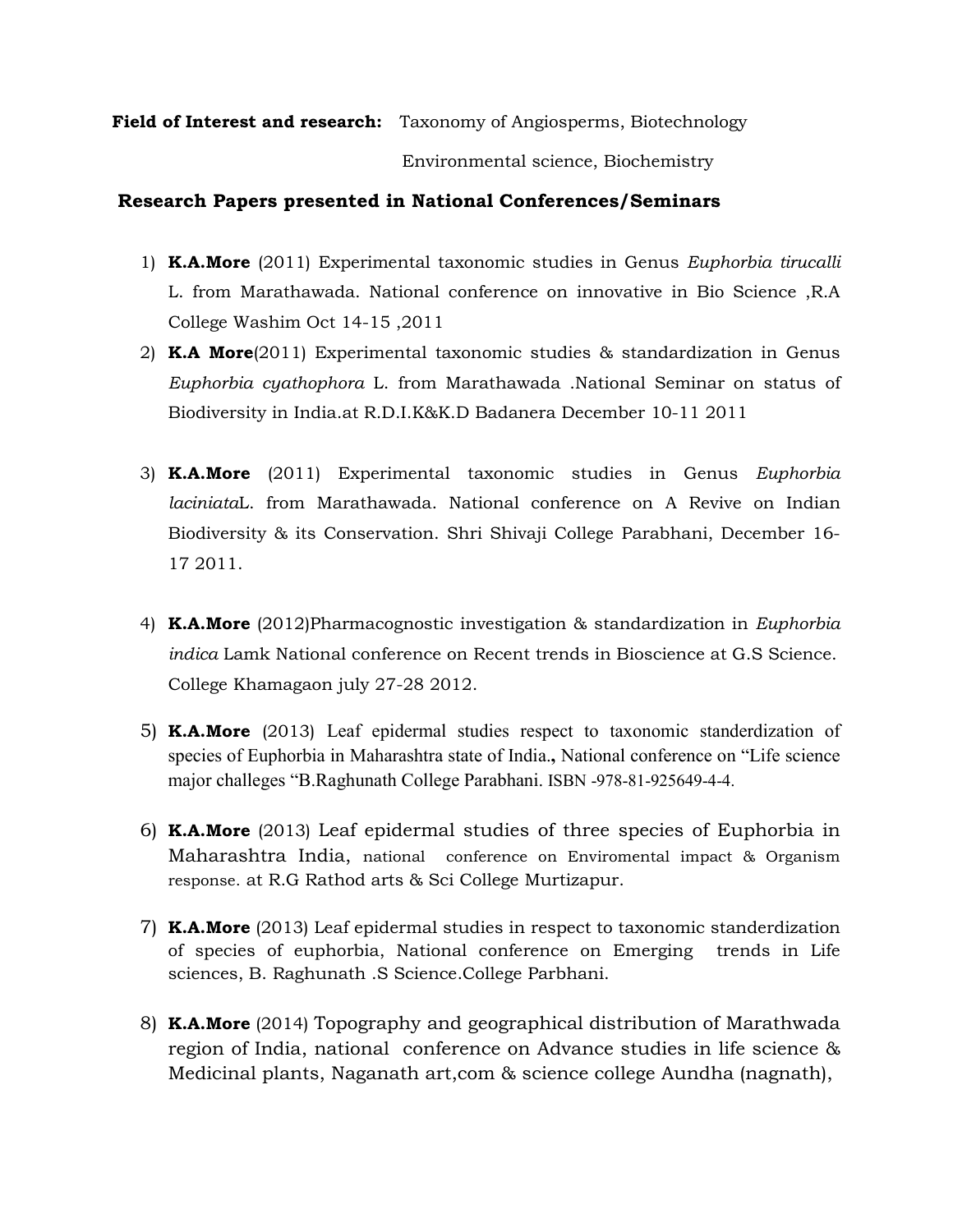- 9) **K.A.More** (2015) Studies of xylem element in E.trigona in Maharashtra state of India, Recent trends in conservation of Biodiversity 12 march 2016, ISSN-2319-4979.
- 10) K.A.More (2016) Taxonomic importance of vessels elements in genus Euphorbia pulcherrima L.PP-62-64RAOBS- 2017ISSN: 2394-7500.
- 11) K.A.More (2016) Studies of xylem elements in root and stem of Euphorbia indica Lamk. In Maharashtra state of IndiaPP 83-89 RAS-2017ISSN: 2319-359X.
- 12) K.A.More (2017) Studies of xylem element of Plumbago zeylanica(Linn) in Maharashtra state of India. International conference on Advances in Agriculture and Allied science technologies for sustainable Devolopment Genesis Urban and rural development society Hydrabad, Telangana.

### Research Papers presented in International Conferences

1)Experimental taxonomic studies in Genus *Euphorbia dracunculoides*L. from Marathawada. International conference on Indian Association for Angiosperms Taxonomy, at S.G.B .A.University Amravati Oct 28-30 2012.

## Work shop/Symposia/conference Attended.

Work shop on "Academic Performance indicator" (API) by Shri Saraswati Social work College Washim, Dated on 25 sept. 2011.

Work shop on "Communication &Presentation" (Trains the trainer) by Motiramaji thakari Shikshan Prasarak Mandal Kasola at Y.C.Militory School Washim, On 18 & 19 April 2011.

National Conference on "Innovative research trend in Biological Science",by Dept. of Life Science Shri Shivaji College Akola.

Topography and geographical distribution of Marathwada region of India, national conference on Advance studies in life science & Medicinal plants, Naganath art,com & science college Aundha (nagnath),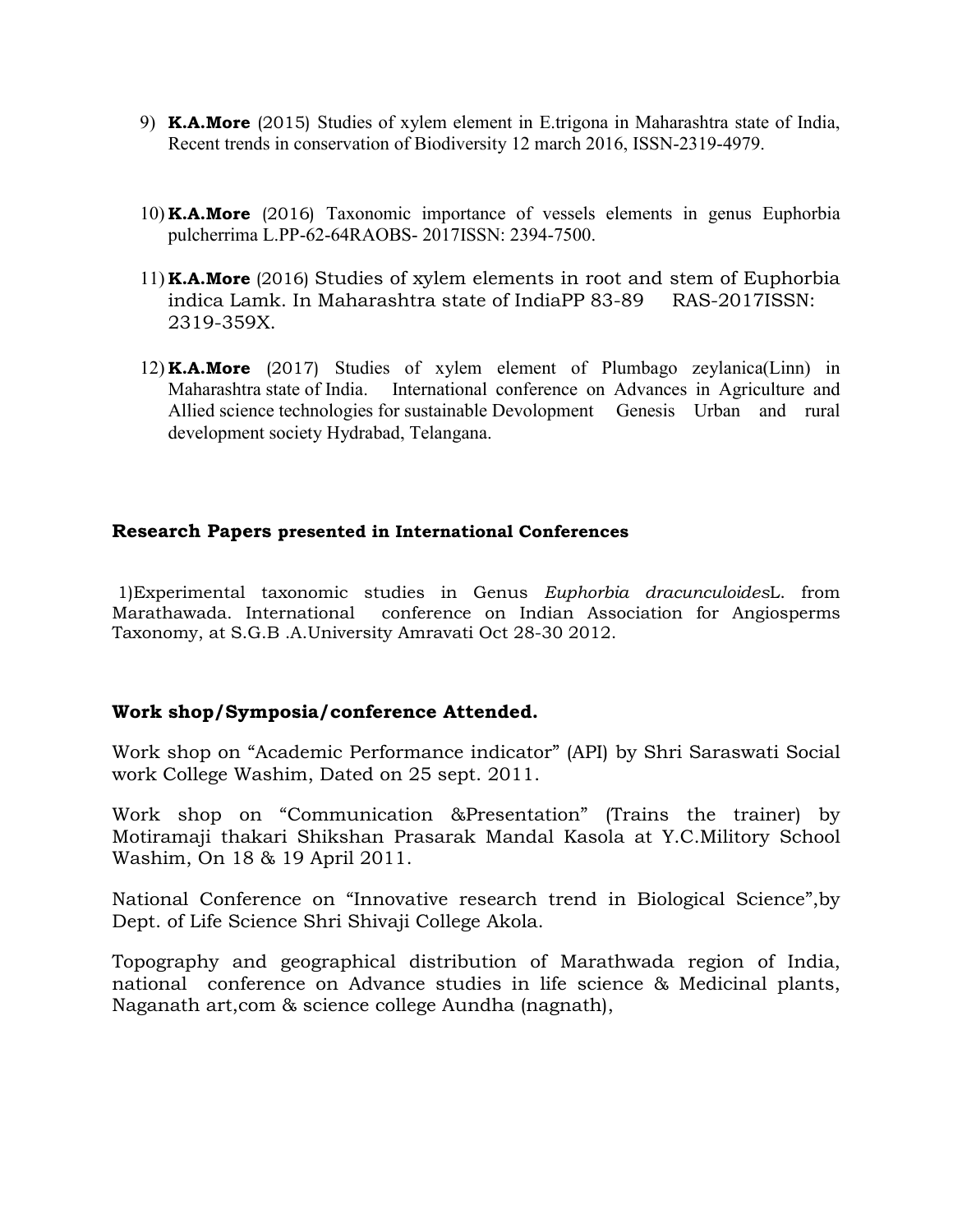# Research Papers published in peer reviewed national/International Journals

- 1. K.A.More&S.P.Rakhonde.(2011)Experimental Taxonomy Histopharmacognostic Study of Euphorbia barnhartii Croizai .Interlink Research analysis.Vol II,Issue iv 05-09 ISSN-0976-0377..
- 2. P.V.Deshmukh & S.P. Rakhonde K.A.More, Pharmacognostic study of medicinal plant Argemone mexicana Linn.The Biosphere 53-56, April 2011..
- 3. P.V.Deshmukh & K.A.More Study of weed releted Sorghum Crop and their effect on the yield of Crop,journal of Life science Vol 3 (1-2)2011,518-521. .
- 4. **K.A.More** P.V.Deshmukh .Experimental Taxonomy Histopharmacognostic Study of Euphorbia tirucalli L Journal Multilogic in science Vol ,Issue I (64- 68)ISSN 2277-7601..
- 5. P.V.Deshmukh & K.A.More .Experimental Taxonomy studies of medicinal plant Ammania baccifera Linn Journal, Multilogic in science VoII ,Issue II (64- 68)ISSN 2277-7601.
- 6. K.A.More Topography and geographical distribution of Marathwada region of India, An International Refereed & Indexed Journal in Science,Engi & Agri, ISSN -2277-7601
- 7. K.A.More Taxonomic importance of vessel element in Genus *Euphorbia Barnhartii* Croizat, Euph. An International Refereed & Indexed Journal in Life Science, ISSN 0973-7057.
- 8. K.A.More Study of xylem element in E.nivulia in Maharashtra state of India, BIOSPECTRA, An International Refereed & Indexed Journal in Life Science, ISSN - 0973-7057.
- 9. K.A.More Leaf architecture pattern in some species of *Euphorbia* of Maharashtra region of India, MULTILOGIC IN SCIENCE An International Refereed & Indexed Impact factor Journal, ISSN- 2277 7601.
- 13) K.A.More Xylem element studies of three species of Genus *Euphorbia,* Major challenges in Life sciences, B.Raghunath Mahavidyalaya Parabhani.
- 14) K.A.More Study of xylem element in E.nivulia in Maharashtra state of India, BIOSPECTRA An International Refereed & Indexed Journal in Life Science, ISSN 0973-7057.
- 15) K.A.More Leaf architecture pattern in some species of Euphorbia of Maharashtra region of India, MULTILOGIC IN SCIENCE An International Refereed & Indexed Impact factor Journal ISSN -2277-7601.